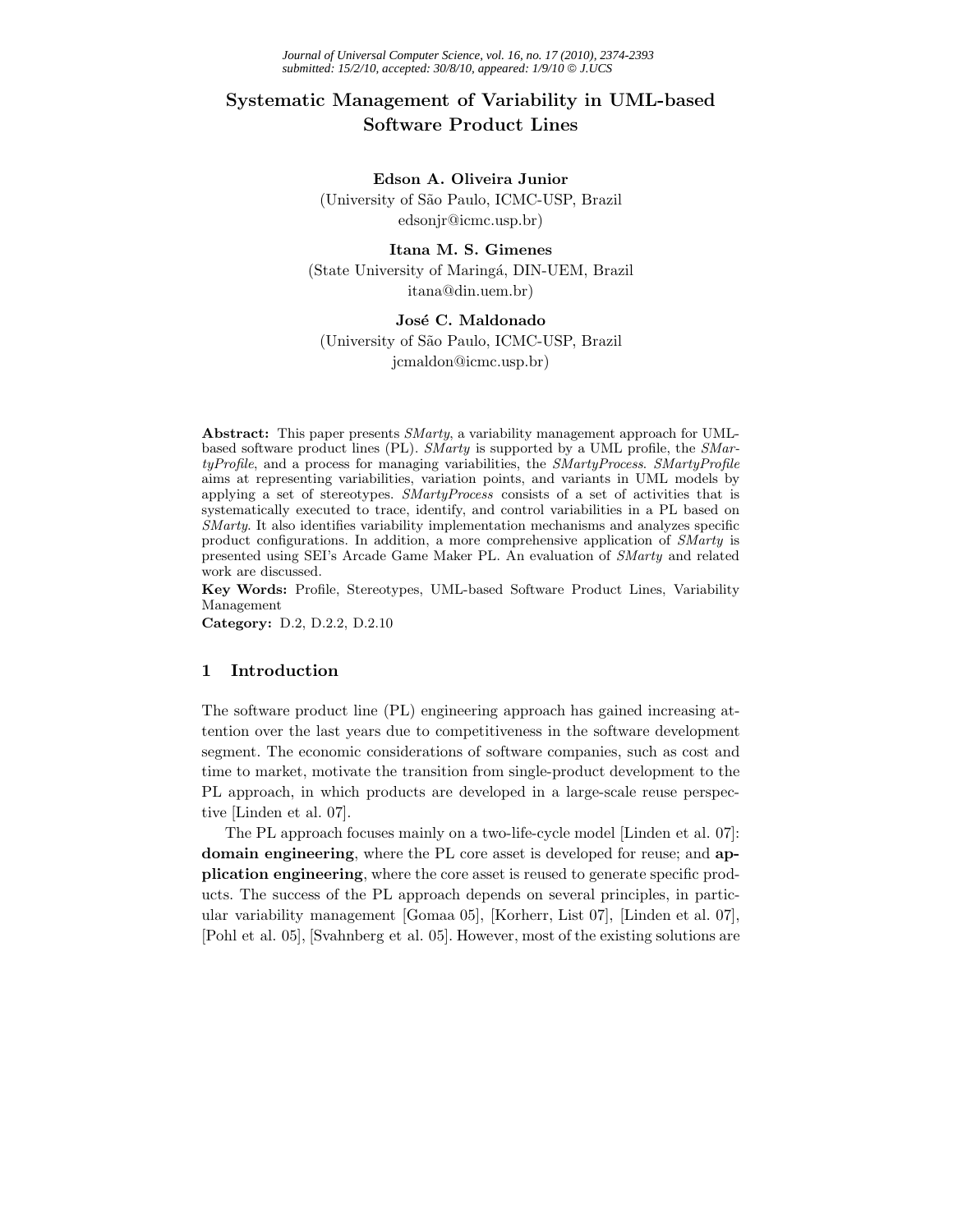only applied to specific PL approaches. Thus, there is a lack of an overall reasoning about variability management applied to more general approaches which take advantages of widely consolidated standard notations as, for instance, UML and its profiling extension mechanism [UML 09] for specific domain applications. Although several approaches use this mechanism as a basis to represent variability [Bragança, Machado 06], [Gomaa 05], [Korherr, List 07], [Ziadi et al. 03], most of them are not supported by a systematic process that provides guidelines to instruct the users on how to deal with variability issues in PL UML-based artifacts.

Therefore, this paper presents the *SMarty* approach for variability management in UML-based PL. This approach is supported both by a UML profile, the *SMartyProfile*, and a systematic variability management process, the *SMartyProcess*. *SMarty* makes it easier to deal with variability issues in PL. A complete example of how to apply *SMarty* to a PL is presented in section 4.

Section 2 introduces essential concepts of variability management in PL, as well as presents *SMarty*. Section 3 performs a comparison between the *SMartyProfile* and two different variability representation approaches providing some evidences of the *SMartyProfile*'s representation effectiveness. Section 4 applies our approach to the SEI's Arcade Game Maker PL. Section 5 presents inceptions and preliminary outcomes from an *SMarty* evaluation. Section 6 lists the related work, while Section 7 presents the conclusion, ongoing work, and directions for future work.

### **2** *SMarty***: Managing Variability in UML-based Software Product Lines**

Variability is the general term used to refer to the variable aspects of the products of a PL. It is described through variation points and variants. A variation point is the specific place in a PL artifact to which a design decision is connected. Each variation point is associated with a set of variants that corresponds to design alternatives to resolve the variability [Linden et al. 07], [Pohl et al. 05]. According to [Pohl et al. 05] and [Linden et al. 07], variability management is related to every activity of a PL approach and must comprise the following activities: **variability identification**, consists of identifying the differences between products and where they take place within PL artifacts; **variability delimitation**, defines the binding time and multiplicity of variabilities; **variability implementation**, is the selection of implementation mechanisms; **variant management**, controls the variants and variation points. These activities and the its related concepts form the basis of our approach: *SMarty*.

*SMarty* is an approach for UML **S**tereotype-based **M**anagement of V**ar**iabili**ty** in PL. It is composed of a UML 2 profile, the *SMartyProfile*, and a process, the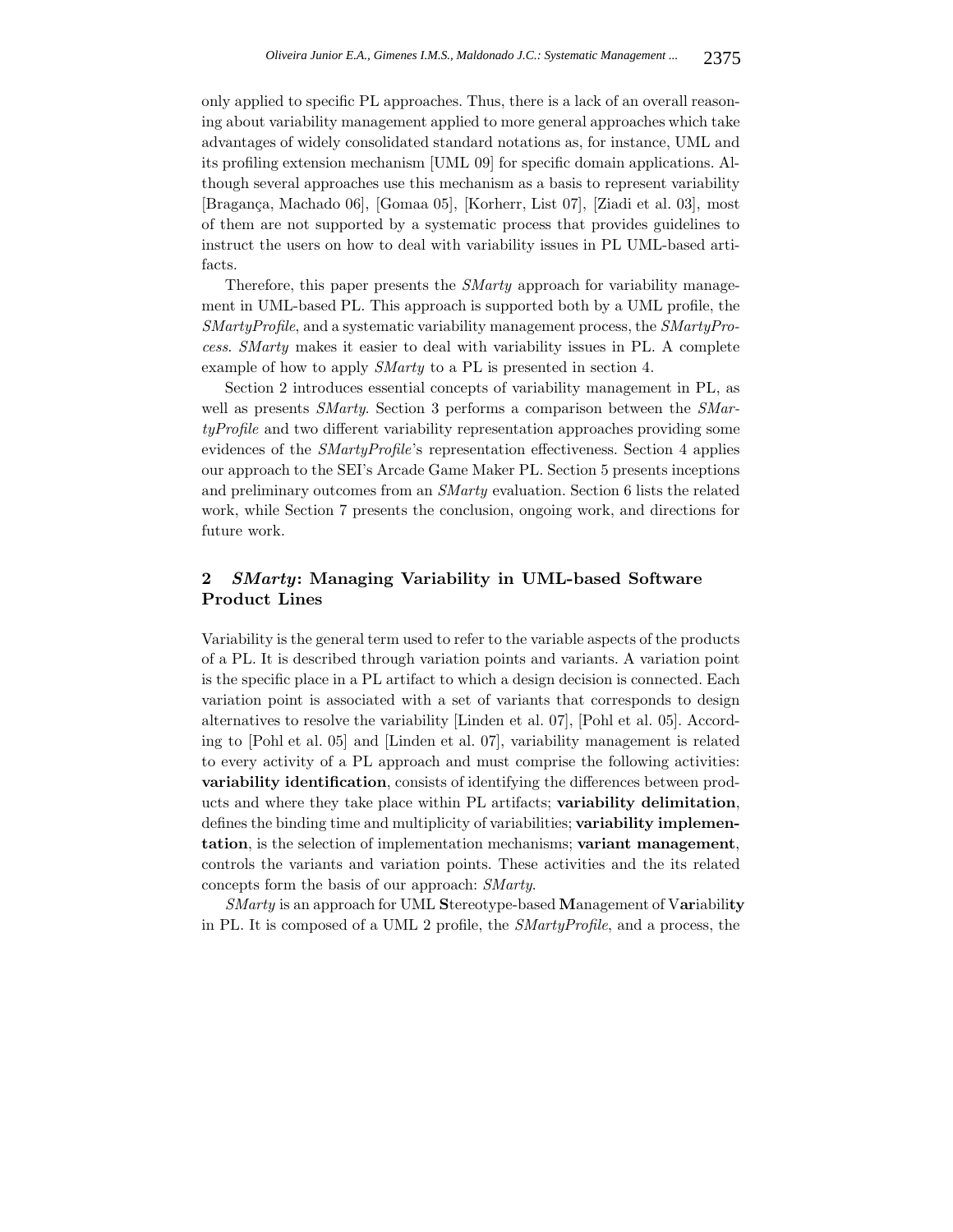*SMartyProcess*. *SMartyProfile* contains a set of stereotypes and tagged values to represent variability in PL models (Section 2.1). Basically, *SMartyProfile* uses a standard object-oriented notation and its profiling mechanism [UML 09] both to provide an extension of UML and to allow graphical representation of variability concepts. Thus, there is no need to change the system design structure to comply with the PL approach. *SMartyProcess* is a systematic process that guides the user through the identification, delimitation, representation, and tracing of variabilities in PL models (Section 2.2). It is supported by a set of application guidelines as well as by the *SMartyProfile* to represent variabilities.

The following subsections present the *SMarty* profile and process descriptions. Section 4 provides a detailed example of its application.

#### **2.1 The** *SMartyProfile*

The *SMartyProfile* represents the relationship of major PL concepts with respect to variability management. There are four main concepts: variability [Bosch 04], variation point [Pohl et al. 05], variant [Pohl et al. 05], and variant constraints [Bosch 04].

Based on these variability management concepts, Figure 1 presents the *SMartyProfile* which is composed of the following stereotypes and respective tagged values:

 $\ll$ **variability** $\gg$  represents the concept of PL variability and is an extension of the metaclass Comment. This stereotype has the following tagged values: name, the given name by which a variability is referred to; minSelection, represents the minimum number of variants to be selected to resolve a variation point or a variability; maxSelection, represents the maximum number of variants to be selected in order to resolve a variation point or a variability; bindingTime, the moment at which a variability must be resolved, represented by the enumeration class BindingTime; allowsAddingVar, indicates whether it is possible or not to include new variants in the PL development; variants, represents the collection of variant instances associated with a variability; and realizes, a collection of lower-level model variabilities that realize this variability.

 $\ll$ **variationPoint** $\gg$  represents the concept of PL variation point and is an extension of the metaclasses Actor, UseCase, Interface, and Class. This stereotype has the following tagged values: numberOfVariants, indicates the number of associated variants that can be selected to resolve this variation point; bindingTime, the moment at which a variation point must be resolved, represented by the enumeration class BindingTime; variants, represents the collection of variant instances associated with this variation point; and variabilities, represents the collection of associated variabilities.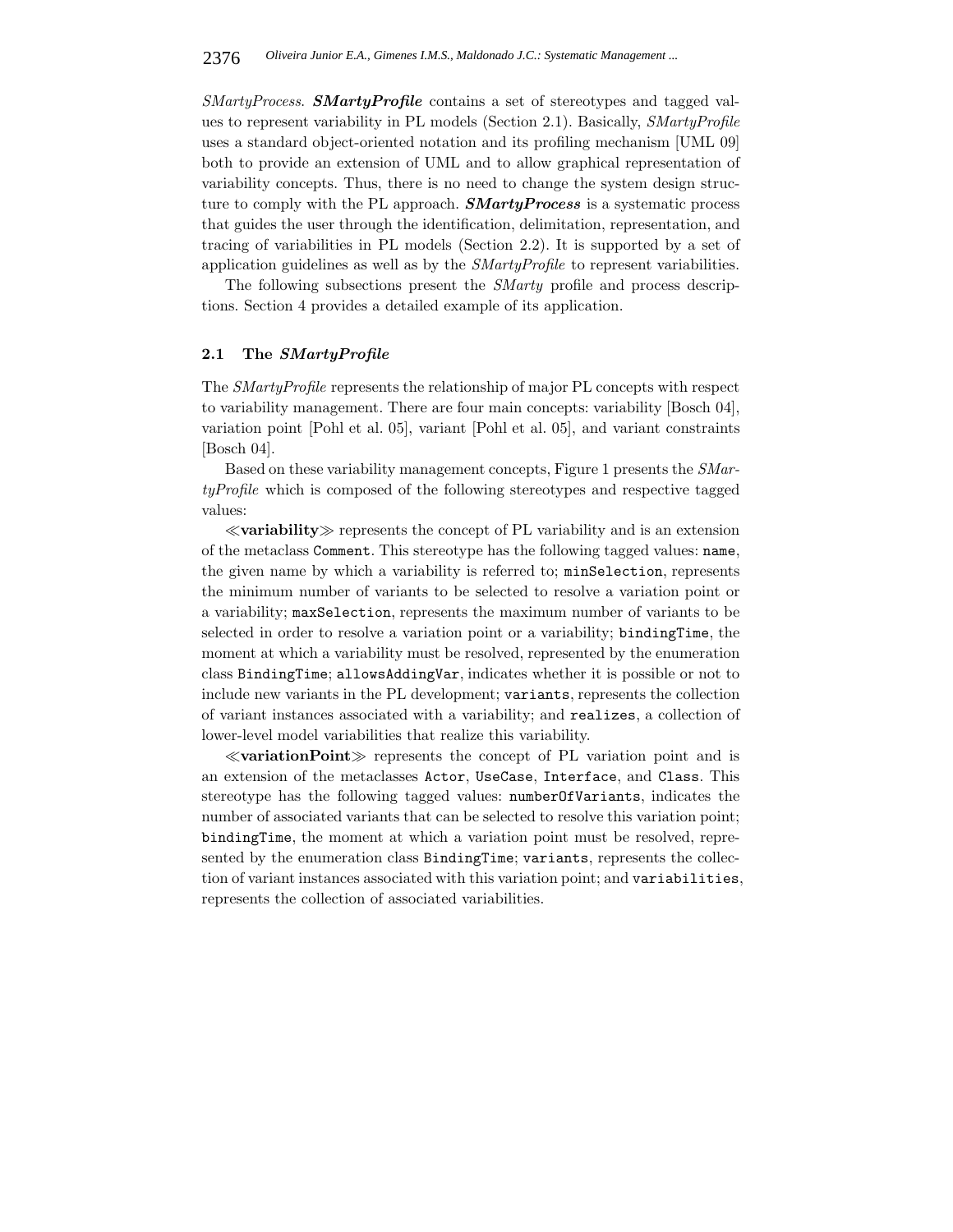

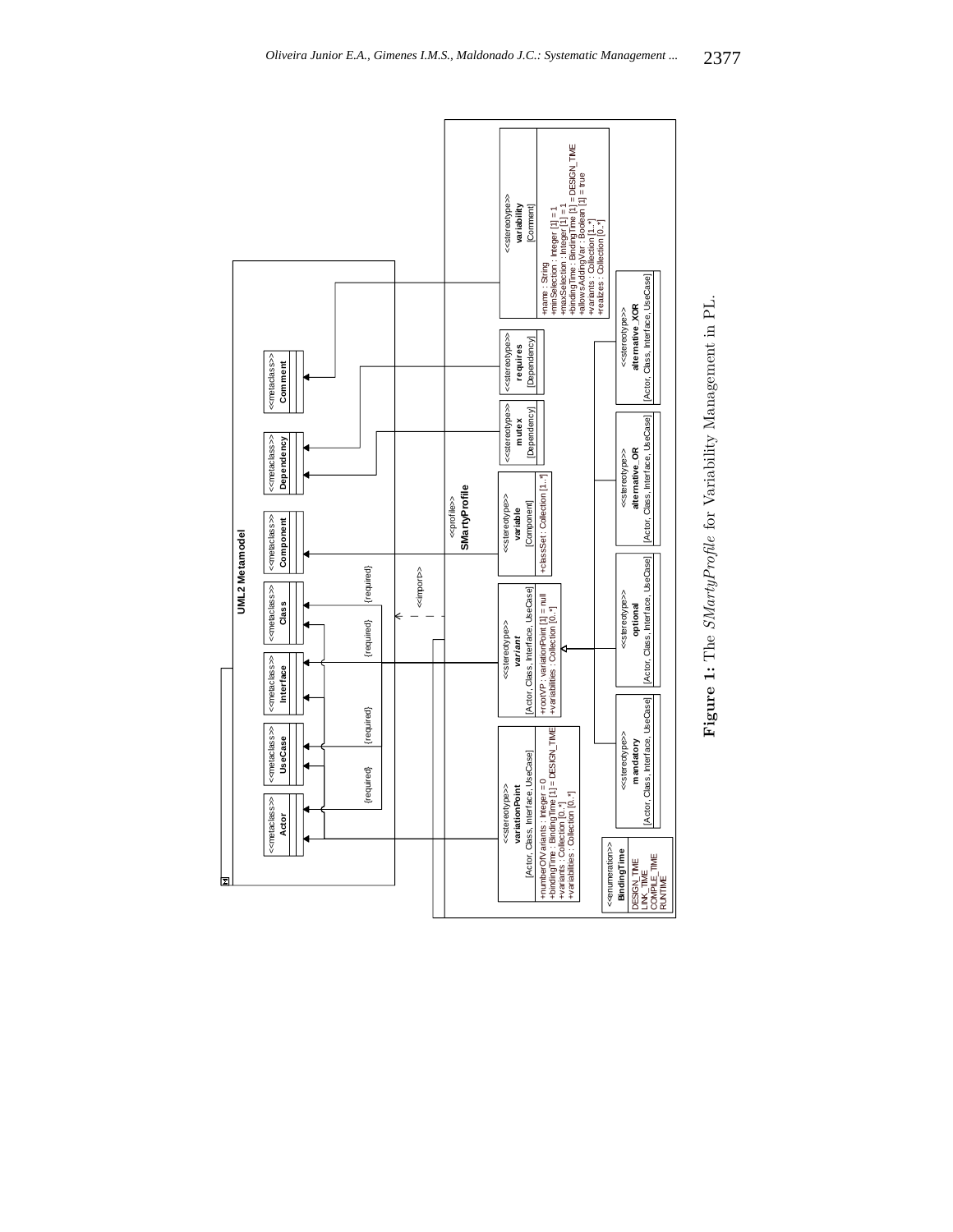$\ll$ **variant** $\gg$  represents the concept of PL variant and is an abstract extension of the metaclasses Actor, UseCase, Interface, and *Class*. This stereotype is specialized in four other non-abstract stereotypes which are:  $\ll$ mandatory $\gg$ ,  $\ll$ optional $\gg$ ,  $\ll$ alternative OR $\gg$ , and  $\ll$ alternative XOR $\gg$ . The stereotype  $\ll$ variant $\gg$  has the following tagged values: rootVP, represents the variation point with which this variant is associated; and variabilities, the collection of variabilities with which this variant is associated.

-**mandatory** represents a compulsory variant that is part of every PL product.

-**optional** represents a variant that may be selected to resolve a variation point or a variability;

 $\ll$  alternative  $\text{OR} \gg$  represents a variant that is part of a group of alternative inclusive variants. Different combinations of this kind of variants may resolve variation points or variabilities in different ways.

 $\ll$  alternative  $XOR \gg$  represents a variant that is part of a group of alternative exclusive variants. This means that only one variant of the group can be selected to resolve a variation point or variability;

 $\ll$ **mutex** $\gg$  represents the concept of PL variant constraint and is a mutually exclusive relationship between two variants. This means that when a variant is selected another variant must not also be selected;

 $\ll$ **requires** represents the concept of PL variant and is a relationship between two variants in which the selected variant requires the choice of another specific variant;

 $\ll$ **variable** $\gg$  is an extension of the metaclass Component. It indicates that a component has a set of classes with explicit variabilities. This stereotype has the tagged value classSet which is the collection of class instances that form a component.

#### **2.2 The** *SMartyProcess*

The *SMartyProcess* activities are directly related to a general PL development process [Linden et al. 07], [Pohl et al. 05]. Figure 2 illustrates the interaction between this process, represented by the activities vertically aligned on the left side, and the *SMartyProcess*, represented by the activities in the rectangle on the right side. [Oliveira Junior et al. 05] initially proposed a variability management process as a proof of concept to identify prospective stereotypes and activities for managing variabilities in PL. In this paper, we incorporate formal definitions of such stereotypes by proposing *SMartyProfile*. In addition, *SMarty* is formalized by combining *SMartyProfile* and *SMartyProcess* in an overall approach driven by guidelines to systematically manage PL variabilities.

*SMartyProcess* is iterative and incremental. It runs in parallel with the development of a PL. *SMartyProcess* progressively uses the outputs of the PL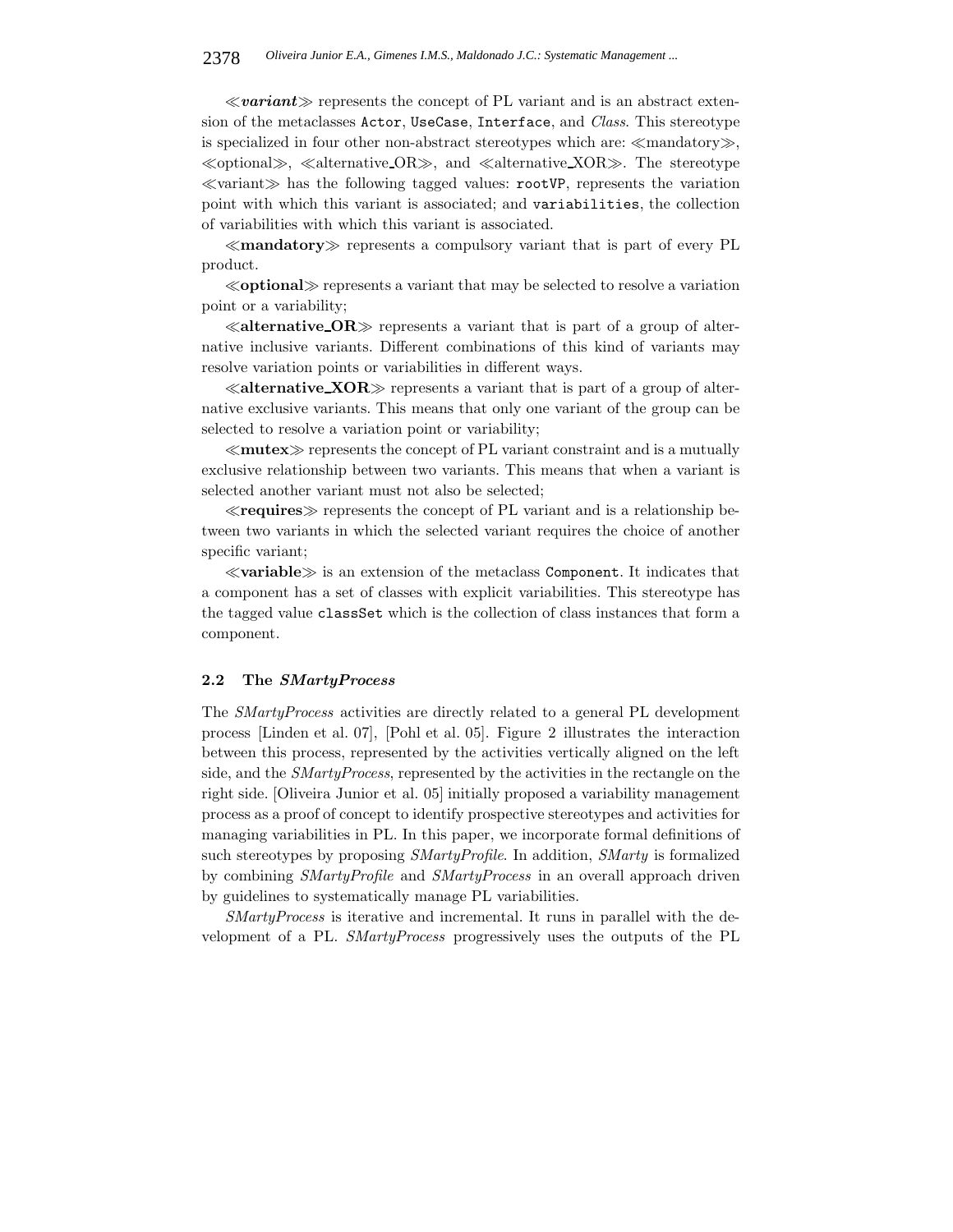

Figure 2: Interaction Between PL Development Activities and *SMartyProcess*.

development activities as inputs. Throughout the execution of activities, the number of variabilities tends to increase.

*SMartyProcess* is iterative, thus variability updates are allowed from any of its activities. Its activities and their respective inputs and outputs are presented in the next paragraphs. *SMartyProcess* consumes artifacts from the PL core asset, as well as providing it with information. The use case and class models, for instance, feed the *SMartyProcess* and return to the core asset with the variabilities identified and delimited. However, some models, such as the variability tracing and implementation ones, are originated in *SMartyProcess* itself.

**Variability Tracing Definition** receives as input the use case and the feature model built in the PL development process. A variability tracing model is built according to the following guidelines: (i) the captured features of the PL are listed; (ii) the captured use cases are listed; (iii) the relationship between features and use cases are re-analyzed; and (iv) crossing relations between use cases and features are marked with a blob. This model is represented in a tabular form. The model supports the tracing from the features to all PL UML models.

In each interaction between the PL development and the *SMartyProcess*, the **Variability Identification** activity progressively receives as input the use case, feature, class, and component models. It aims at progressively identifying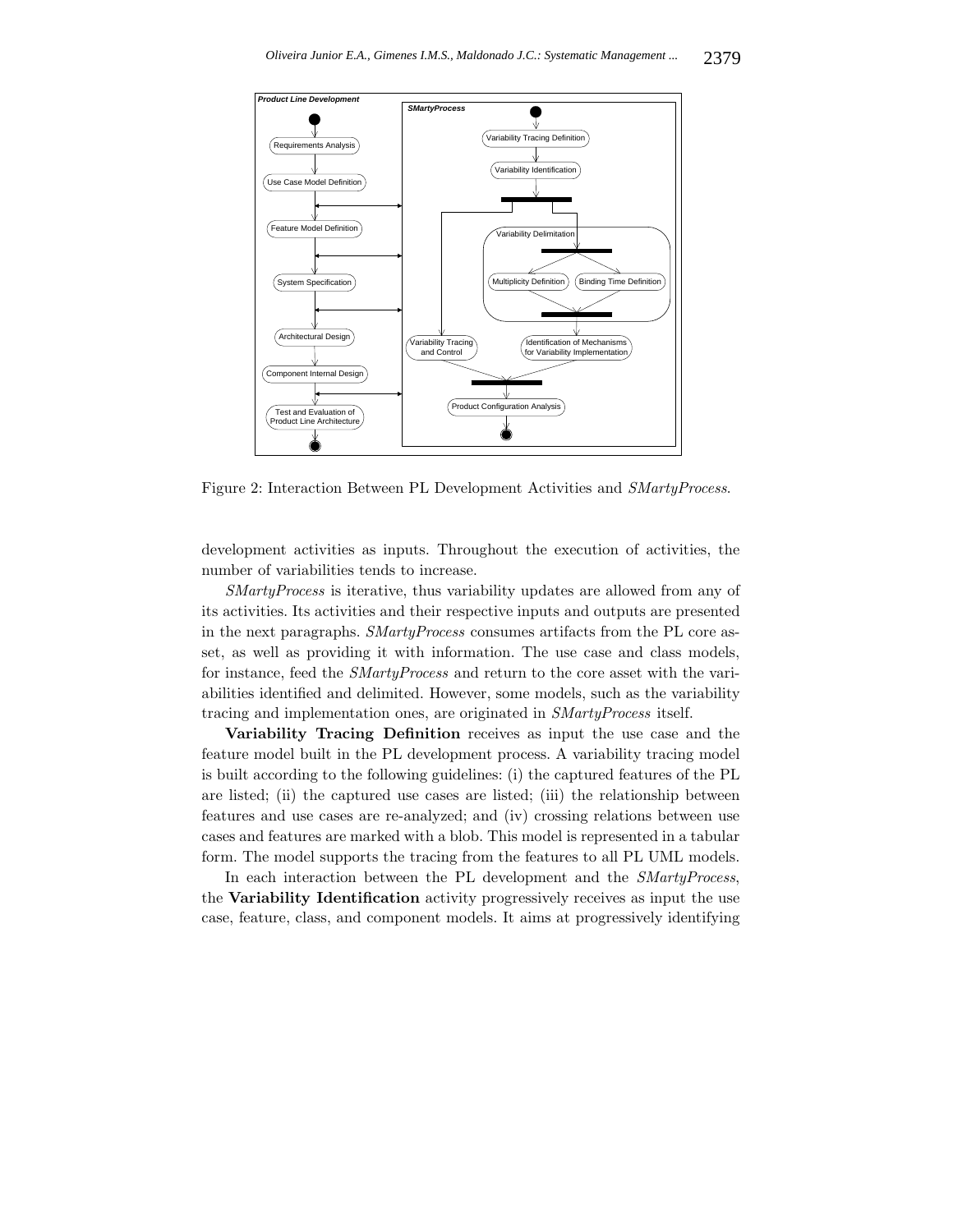the variability associated with the models. The *SMartyProfile* strongly supports the development of this activity by applying its stereotypes to the PL models. Variability identification is a domain-dependent activity which requires abilities of the PL managers and analysts. Therefore, guidelines are offered in order to support this activity, which include:

- 1. elements of use case models related to the extend and extension points mechanism<sup>1</sup> [UML 09] suggest variation points with associated variants which might be inclusive or exclusive alternative.
- 2. in class models, variation points and their variants are identified in the following relationships [UML 09]: **generalization**, the most general classifiers are the variation points and the most specific ones are the variants; **interface realization**, the suppliers (specifications) are variation points and the implementations (clients) are the variants; **aggregation association**, the typed instances with hollow diamonds are the variation points and the associated typed instances are the variants; and **composite aggregation**, the typed instances with filled-in diamonds are the variation points and the associated typed instances are the variants.
- 3. elements of use case models related to the include (dependency) or association from actors relationships [UML 09] suggest either mandatory or optional variants. Section 4 gives examples of these elements;
- 4. elements of class models related to the association relationship in which the aggregationKind attribute has value none [UML 09], i.e., neither an aggregation nor a composition suggest either mandatory or optional variants.
- 5. components, in component models, with variation point or variant classes are stereotyped as  $\ll$ variable $\gg$ .

**Variability Delimitation** aims at defining the following attributes of a variability: (i) multiplicity; (ii) binding time, and (iii) possibility, or not, of adding new elements to the associated variant set. The multiplicity of a variability indicates the minimum (minSelection attribute) and the maximum (maxSelection attribute) number of elements of its variants attribute (Section 2.1) that must be selected to resolve it. The following rules are applied: (i) variabilities with optional variants have multiplicity minSelection = 0, and maxSelection = 1; (ii) variabilities with exclusive alternative variants have multiplicity  $minSetection = maxSetection = 1$ ; (iii) variabilities with inclusive

<sup>1</sup> In our approach, use case generalization is not used to represent variation points and variants as it does not represent the adding of specific actions from specialized use cases, as the extend relationship does [Bragança, Machado 06].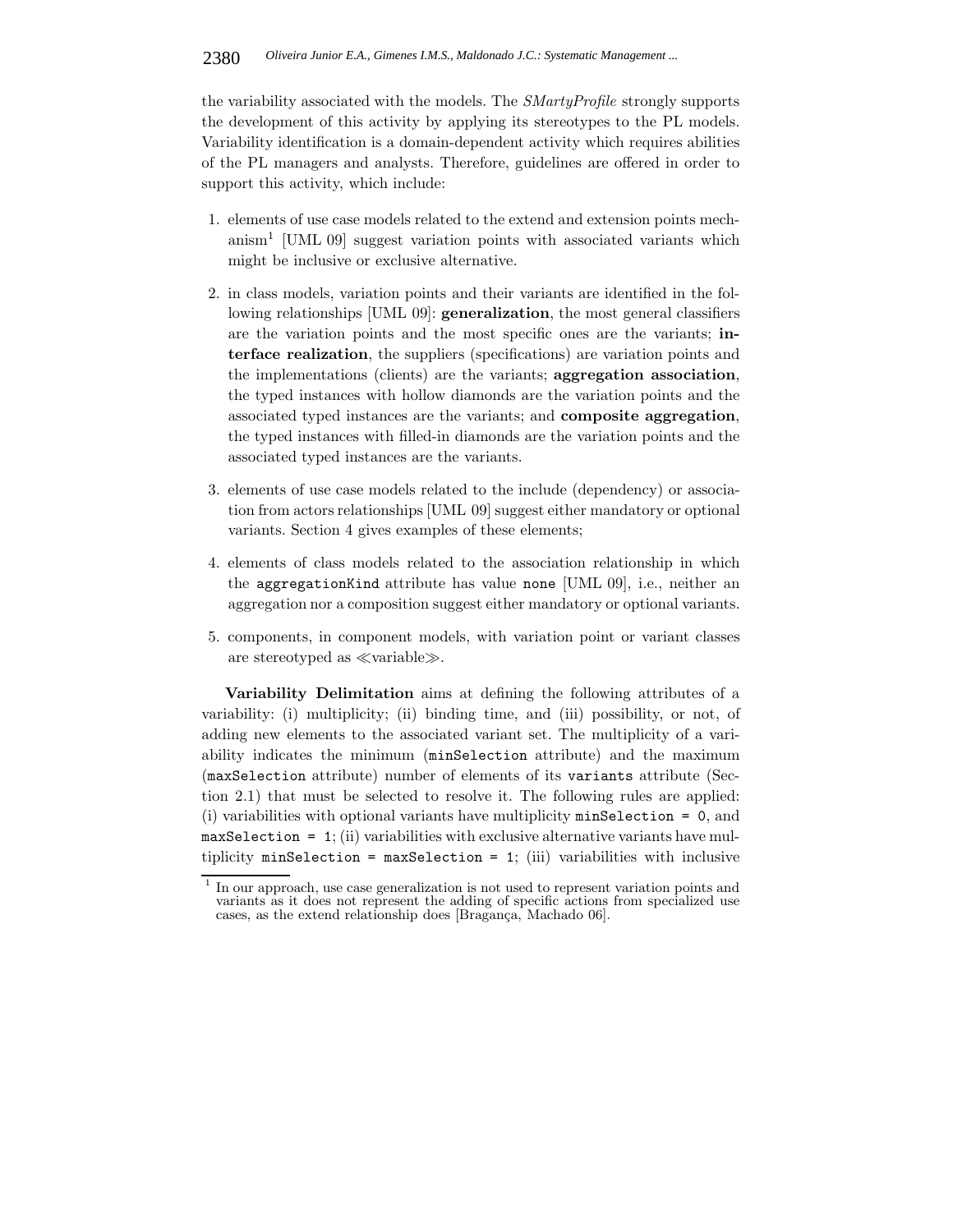alternative variants have multiplicity  $minSelection = 1$ , and  $maxSelection =$ length(variants).

The definition of the binding time is essential to determine the choice of implementation mechanisms, described in the next activity.

**Identification of Mechanisms for Variability Implementation** aims at selecting mechanisms to be used to implement variabilities. The inputs are class and component models with their respective variabilities represented and delimited as a result of the previous activity. The output of this activity is an implementation model represented as a table. Each row of the table indicates the name of a variability, the element in which it occurs, the binding time, the implementation mechanism, and the implementation strategy. The model is based on the variability implementation techniques proposed by [Jacobson et al. 97] and [Svahnberg et al. 05]. Among these techniques are generalization, extension, and parameterization.

**Variability Tracing and Control** uses a variability metamodel for describing the relationships between variant artifacts of a PL and their variation points, variants, binding time, and implementation mechanisms. Together with the variability tracing model, this metamodel allows the association of a feature with the related use cases and, therefore, with the elements of class and component models. The execution of this activity consists of the instantiation of the metamodel for a PL.

**Configuration Analysis of Specific Products** aims at investigating the impact of selecting possible features of the PL artifacts in order to analyze the feasibility of the production of specific PL products. The selection of a feature may imply the selection of a product configuration according to the variation points described. Moreover, whether the product requires an additional feature, the introduction of this feature must be analyzed in the PL artifacts.

Next section presents a case of comparison between *SMartyProfile* and two well-known approaches to represent variability in PL in order to show evidences of *SMartyProfile*'s effectiveness.

#### **3** *SMartyProfile* **and Variability Representation Approaches**

In this section we compare the *SMarty* approach, specifically *SMartyProfile* representation, with the well-known [Halmans, Pohl 03] and [Gomaa 05] variability representation approaches.

[Halmans, Pohl 03] extend UML by adding the stereotype  $\ll$ variant $\gg$  to represent PL variants, as *SMartyProfile* does. [Halmans, Pohl 03] claim that the representation of variation points in use case diagrams is not possible, thus they propose the triangle notation, as showed in Figure 3.

Figure 4 presents an excerpt of a Flight Booking System according to the approach proposed by [Halmans, Pohl 03].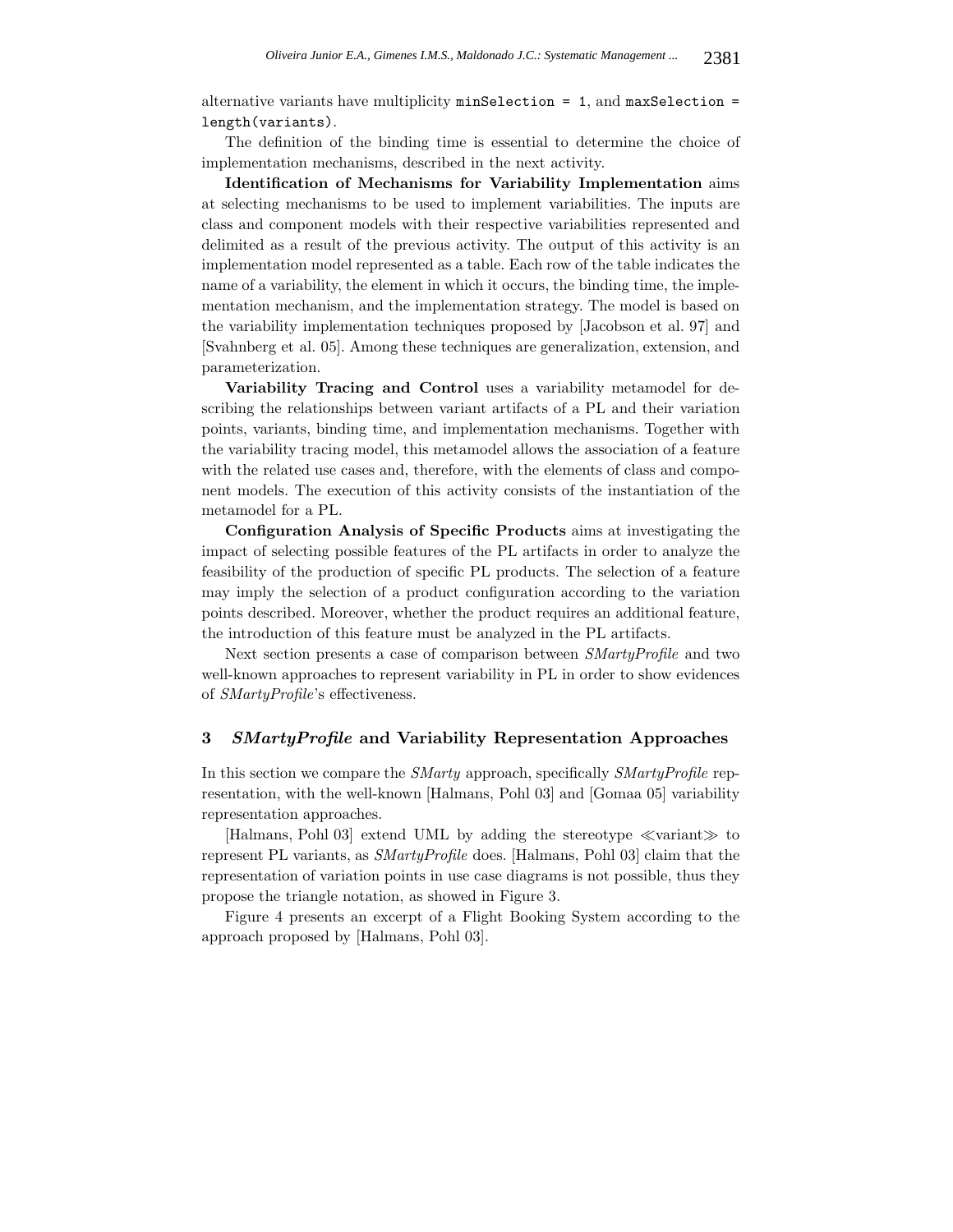

**Figure 3:** Representation of Variation Points [Halmans, Pohl 03].



**Figure 4:** Excerpt of a Flight Booking System [Halmans, Pohl 03].

In [Halmans, Pohl 03] representation, the stereotype  $\ll$ variant $\gg$  does not indicate the type of variant that we are dealing with. For instance, the use case Booking by airline comp. might be an optional, inclusive or exclusive variant. In *SMartyProfile*,  $\ll$ variant $\gg$  is an abstract stereotype which is specialized by the stereotypes  $\ll$ optional $\gg$ ,  $\ll$ mandatory $\gg$ ,  $\ll$ alternative OR $\gg$ , and  $\ll$  alternative XOR $\gg$ , thus making explicit variant modeling in use cases. In addition, the four stereotypes inherit tagged values from the abstract one.

On the other hand,  $SMartyProfile$  uses the stereotype  $\ll$  variationPoint  $\gg$  to represent a variation point use case or class. A variation point is related to a UML comment with the stereotype  $\ll$ variability $\gg$  representing a variability. The UML comment contains all the tagged values of the  $\ll$ variability $\gg$  stereotype, representing essential information to resolve variabilities.

Although the triangle is an interesting notation for variation points, it is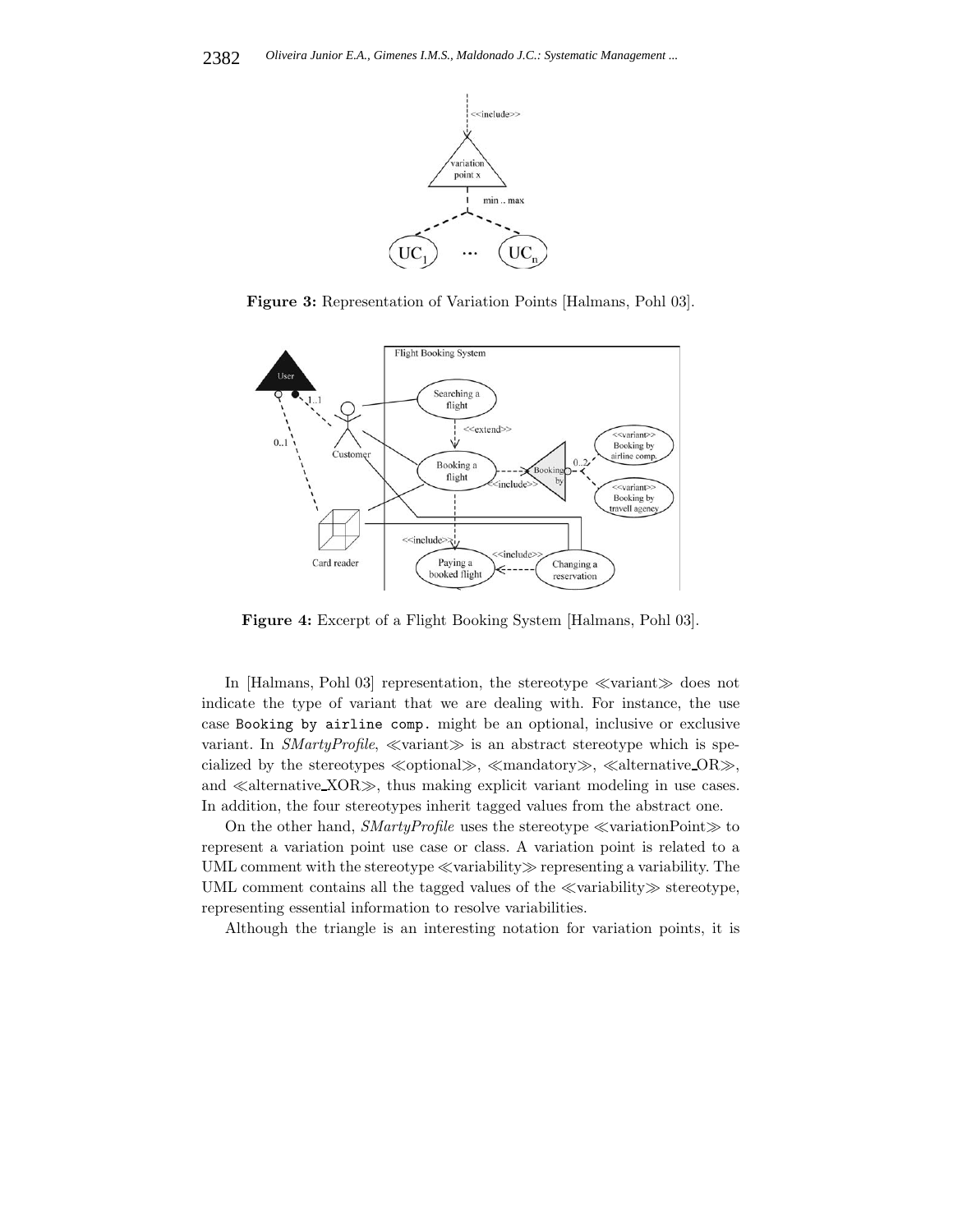not part of the UML metamodel and, consequently, it is not supported by automated tools that provide XMI file features. *SMartyProfile* takes advantage of the UML extension points concept in use cases to represent the relations between variation point use cases and their variants. Moreover, variants cardinality is represented as a tagged value. It makes our representation fully compliant to the UML metamodel, thus it is supported by UML tools. Figure 5 presents the [Halmans, Pohl 03] example according to *SMartyProfile*. Note that the triangle Booking by (Figure 4) is replaced with the variability Booking by (Figure 5) keeping its original cardinality.



**Figure 5:** The Flight Booking System according to *SMartyProfile*.

[Gomaa 05] uses the UML extension points concept to represent variation points and their variants in use case diagrams, as *SMartyProfile* does. Figure 6 presents an example of [Gomaa 05] representation for a Check Out Customer feature.

Although [Gomaa 05] representation is fully compliant to the UML metamodel, it uses only  $\ll$ kernel $\gg$  and  $\ll$ optional $\gg$  stereotypes to represent variants. In addition, it does not make explicit variation points by means of stereotypes, as well as the information with regard to variation points resolution, as *SMartyProfile* does. For example, one might ask: what is the binding time of Check Out Customer? Thus, Figure 7 presents the Check Out Customer feature according to *SMartyProfile*.

We can easily see in Figure 7 which use case is a variation point, and its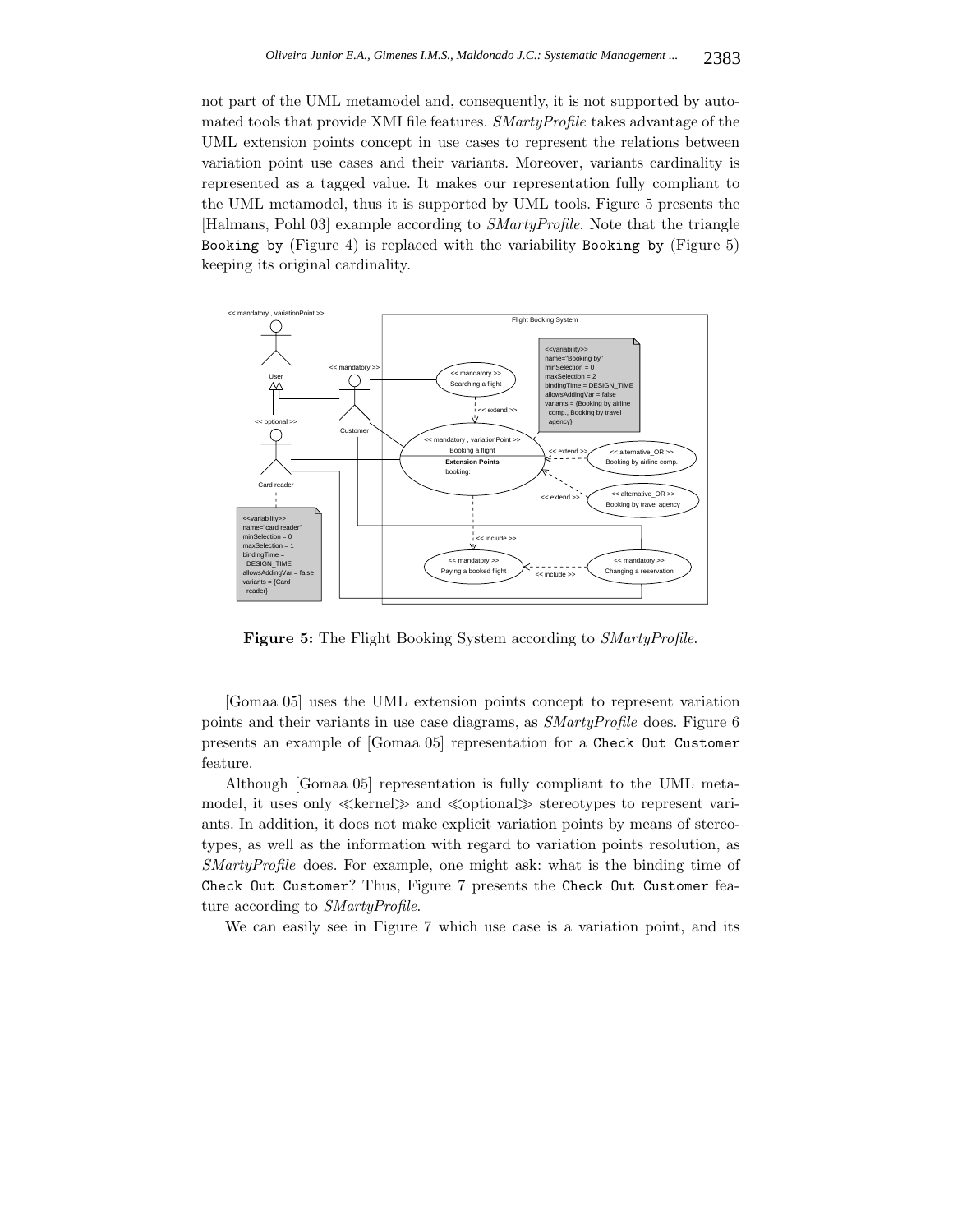

**Figure 6:** Check Out Customer Feature according to [Gomaa 05].



**Figure 7:** Check Out Customer Feature According to *SMartyProfile*.

information represented in the related variability, as well as the use cases which are either mandatory or alternative inclusive. In addition, the variation point Check Out Customer is bound at DESIGN TIME, and it does not allow the addition of new variants.

These comparisons give us some evidences of the *SMarty* approach with relation to its effectiveness of variability representation. However, we understand that an overall experimental approach should be taken into account to claim such an effectiveness.

Next section presents a more detailed PL according to the *SMartyProfile*, its stereotypes and tagged values, for representing variability, and the *SMartyProcess* guidelines to identify and delimit variability.

### **4 The Arcade Game Maker PL According to** *SMarty*

The Arcade Game Maker (AGM) [SEI-AGM 09] is a pedagogical and exemplary PL created by the SEI to support learning and experimenting based on PL concepts. It has a complete set of documents and UML models, as well as a set of tested classes and the source code for three different games: Pong, Bowling, and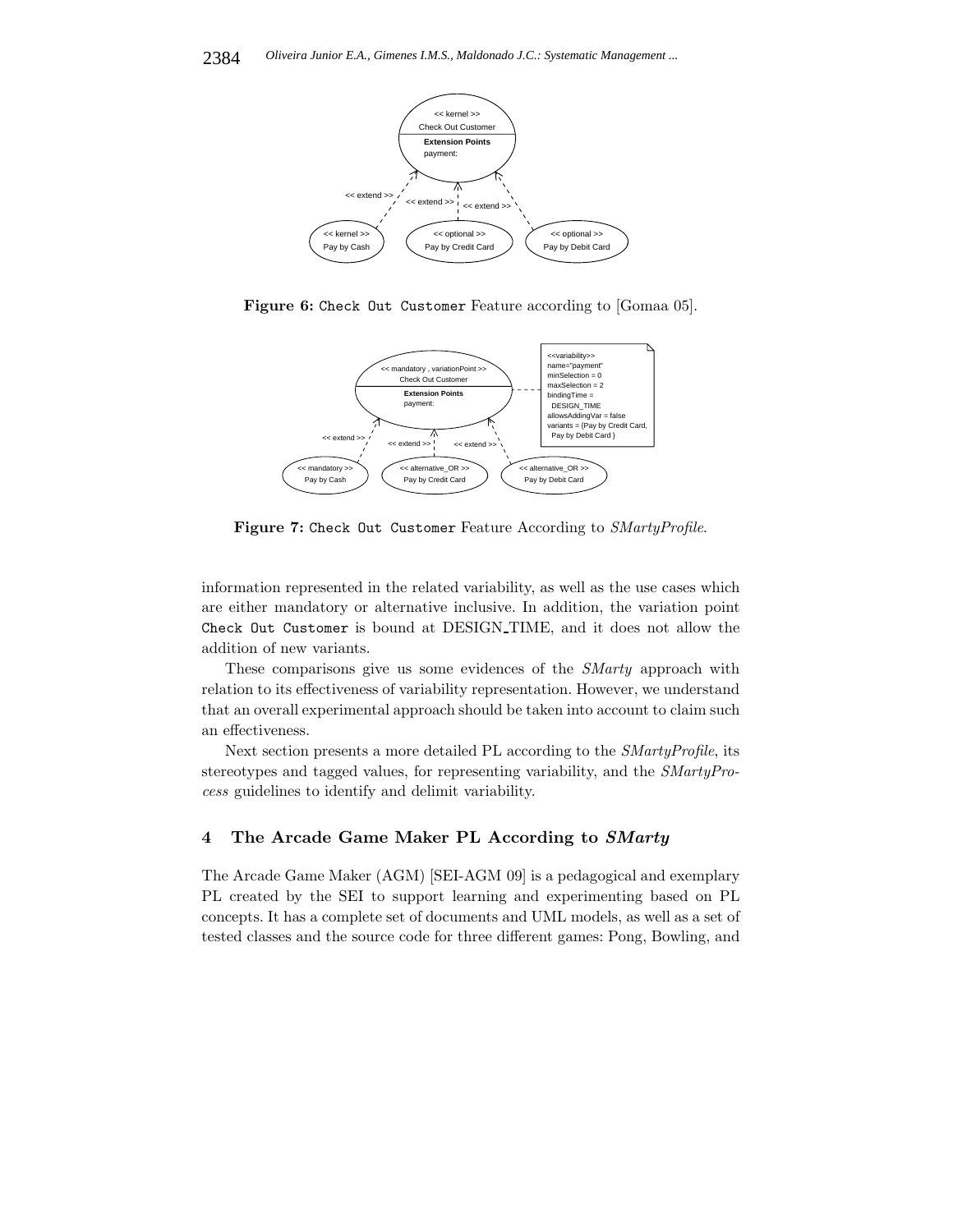Brickles. Although AGM is not a commercial PL, it has been used to illustrate the concepts of several different PL approaches, as well as PL and architecture evaluation case studies.

The essential AGM UML models are the feature model (Figure 8), the use case model (Figure 9) and the core asset class model (Figure 10).

The **AGM feature model** is composed of four main features: services which defines its sub-features play, pause, and save; rules which defines the sub-features brickles, pong, and bowling; action which defines its sub-features movement and collision; and configuration. The sub-features save, brickles, pong, and bowling are optional.



**Figure 8:** AGM Top-Level Feature Model.

The **AGM use case model** has two actors, GamePlayer and GameInstaller which trigger several use cases such as Save Game, Exit Game, and Play Selected Game. The use cases Check Previous Best Score and Save Score are triggered by the GamePlayer actor, whereas Install Game is triggered by Game-Installer.

The use case Play Selected Game is the most important use case. It has two extension points: initialization ext point and animation ext point. The former is responsible for allowing specific actions from the use case Initialization, whereas the later is responsible for specific actions from Animation Loop which can be realized by different games.

The **AGM core asset class model** has several concrete and abstract classes to generate products from the AGM PL. However, the most important classes are: GameSprite which represents an element of a game and has an associated Rectangle composed of a Size and a Point; MovableSprite and StationarySprite which represent, respectively, moving and non-moving game elements; GameMenu which represents the menu of a specific game and is composed of a Board.

In order to show how the *SMarty* approach can be applied, we followed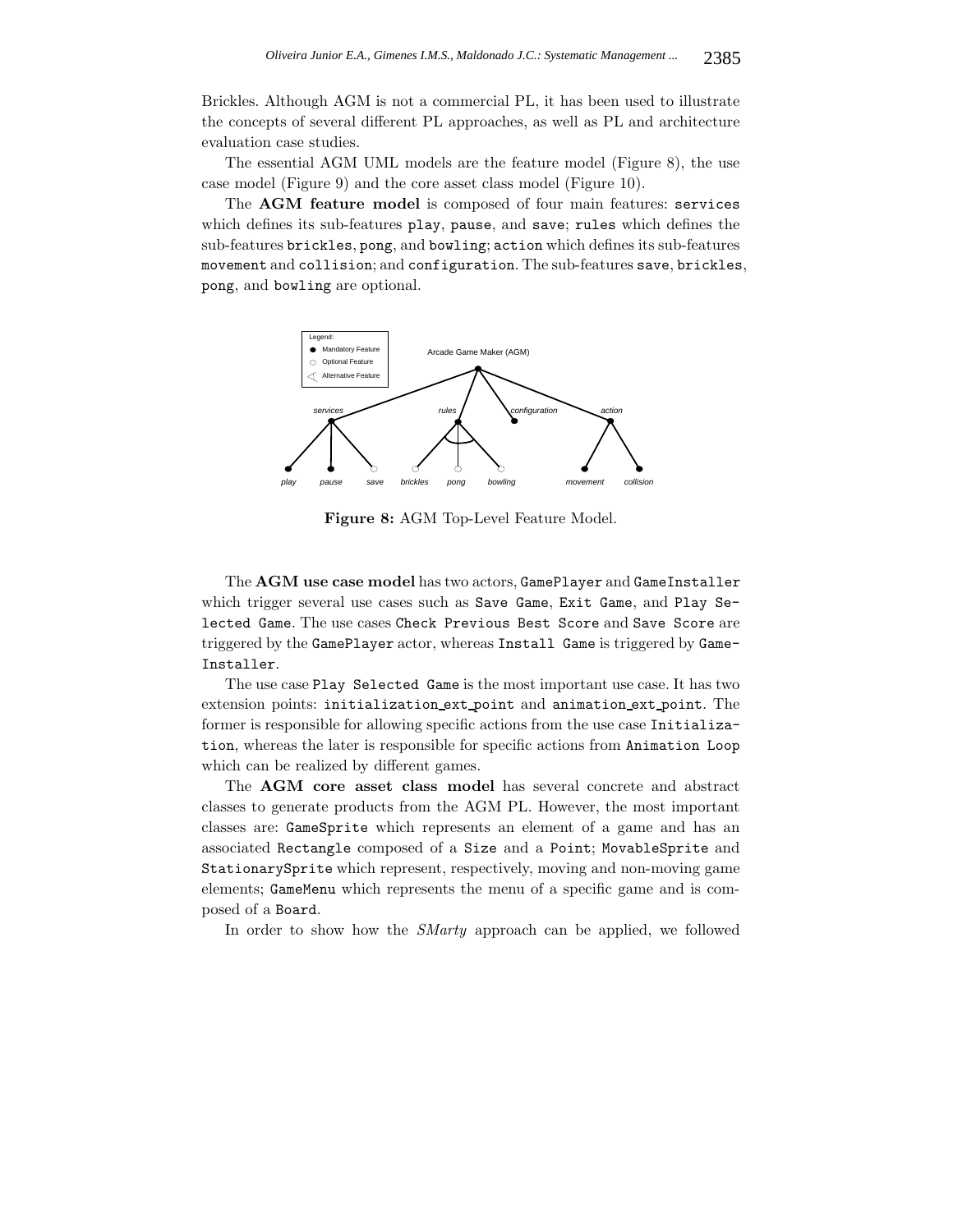

**Figure 9:** AGM Use Case Model.



**Figure 10:** AGM Core Asset Class Model.

the *SMartyProcess* activities to the AGM PL, supported by *SMartyProfile*, as follows:

**– AGM Variability Tracing Model:** we built the AGM tracing model, presented in Table 1, taking into account the AGM feature and use case models. As we can see in this table, AGM features and use cases are listed and their crossing relations are marked with a blob. For instance, the feature save is related to the use cases Save Score and Save Game. It allows the tracing from a given feature to its related use cases, whereas feature selection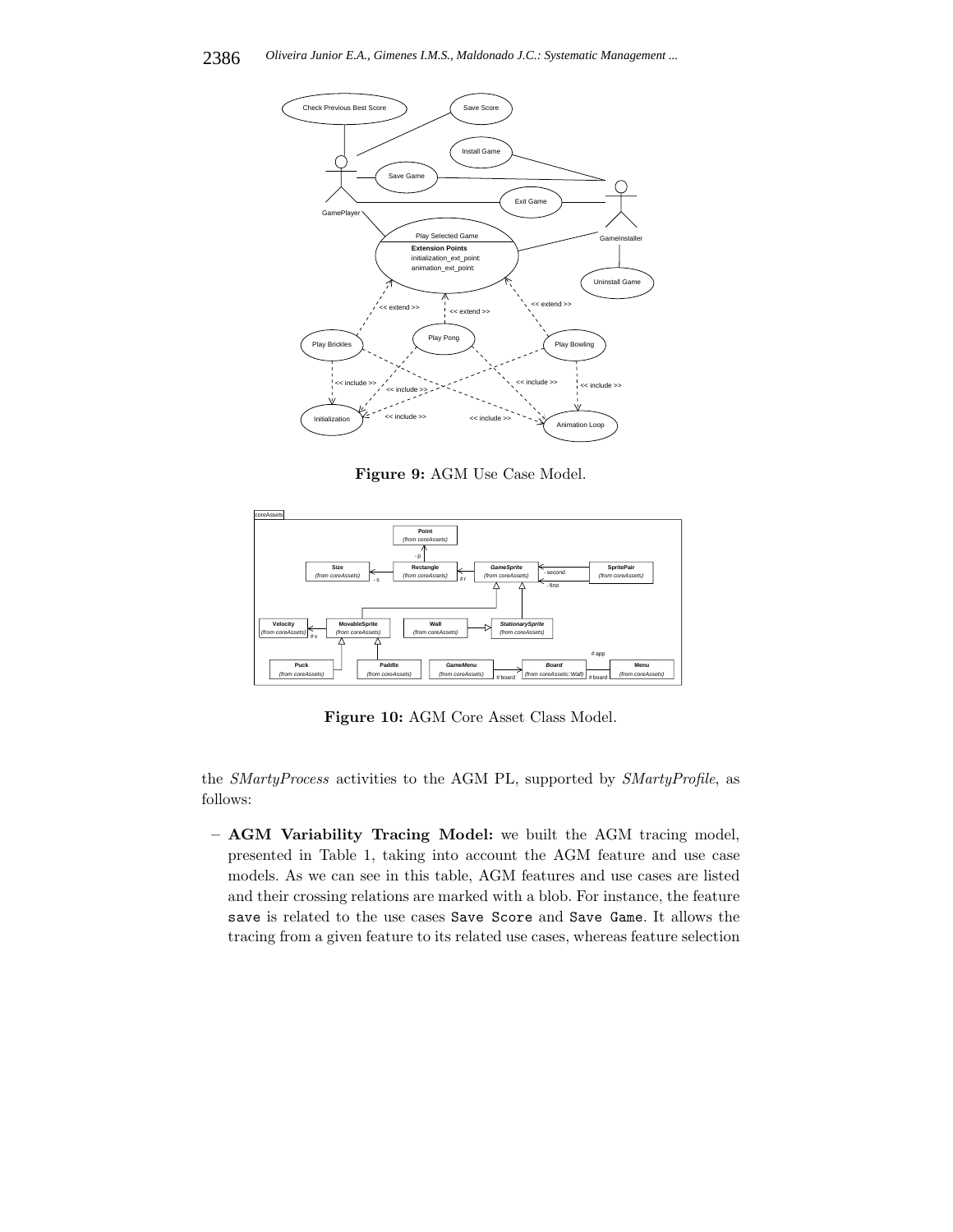operations are realized during PL product derivation activities. For example, if the feature save is removed from a certain AGM game, the related use cases Save Game and Save Score must also be removed.

|                       | <b>Feature</b> |       |      |                 |      |                |          |           |               |
|-----------------------|----------------|-------|------|-----------------|------|----------------|----------|-----------|---------------|
| <b>Use Case</b>       | services       |       |      | rules           |      |                | action   |           | configuration |
|                       | play           | pause | save | <b>Brickles</b> | Pong | <b>Bowling</b> | movement | collision |               |
| <b>Check Previous</b> |                | ٠     |      |                 |      |                |          |           |               |
| <b>Best Score</b>     |                |       |      |                 |      |                |          |           |               |
| Save Score            |                |       | ٠    |                 |      |                |          |           |               |
| <b>Install Game</b>   |                |       |      |                 |      |                |          |           | ٠             |
| Save Game             |                |       | ٠    |                 |      |                |          |           |               |
| Exit Game             |                | ٠     |      |                 |      |                |          |           |               |
| Play Selected<br>Game |                |       |      |                 |      |                |          |           |               |
| <b>Uninstall Game</b> |                |       |      |                 |      |                |          |           | ٠             |
| <b>Play Brickles</b>  | ٠              |       |      |                 |      |                |          |           |               |
| Play Pong             | ٠              |       |      |                 | ٠    |                |          |           |               |
| Play Bowling          | ٠              |       |      |                 |      | ٠              |          |           |               |
| Initialization        |                |       |      |                 |      |                |          |           |               |
| Animation Loop        |                |       |      |                 |      |                |          |           |               |

**Table 1:** AGM Tracing Model According to *SMarty*.

**– AGM Variability Models:** by following the variability identification and delimitation guidelines, we identified and delimited several variabilities for the AGM use case and core asset class models. Figures 11 and 12 present the AGM original use case and class models, respectively, with variabilities identified and delimited according to respective stereotypes (Section 2.1) and guidelines (Section 2.2).

The **AGM use case variability model**, according to Section 2.2, guideline  $#1$ , has a mandatory variation point Play Selected Game which has the extension points initialization ext point and animation ext point, and the associated variability named play game. These extension points allow the inclusive alternative variants Play Brickles, Play Pong, and Play Bowling to add specific initialization and animation loop game actions to the variation point. In addition, the variability play game indicates that at least one and at most three variants must be selected, and that it is possible to include new variants during the design of the PL. The AGM use case model also has, according to Section 2.2, guideline #3, two optional use cases, Check Previous Best Score and Save Score, with respective variabilities. The selection of the former use case forces the selection of the later due to the requires constraint (Section 2.1). Remaining use cases and the actors are mandatory variants of the AGM use case model.

The **AGM core asset variability model** according to Section 2.2, guideline  $#2$ , has a mandatory variation point, the abstract class  $GameSprite$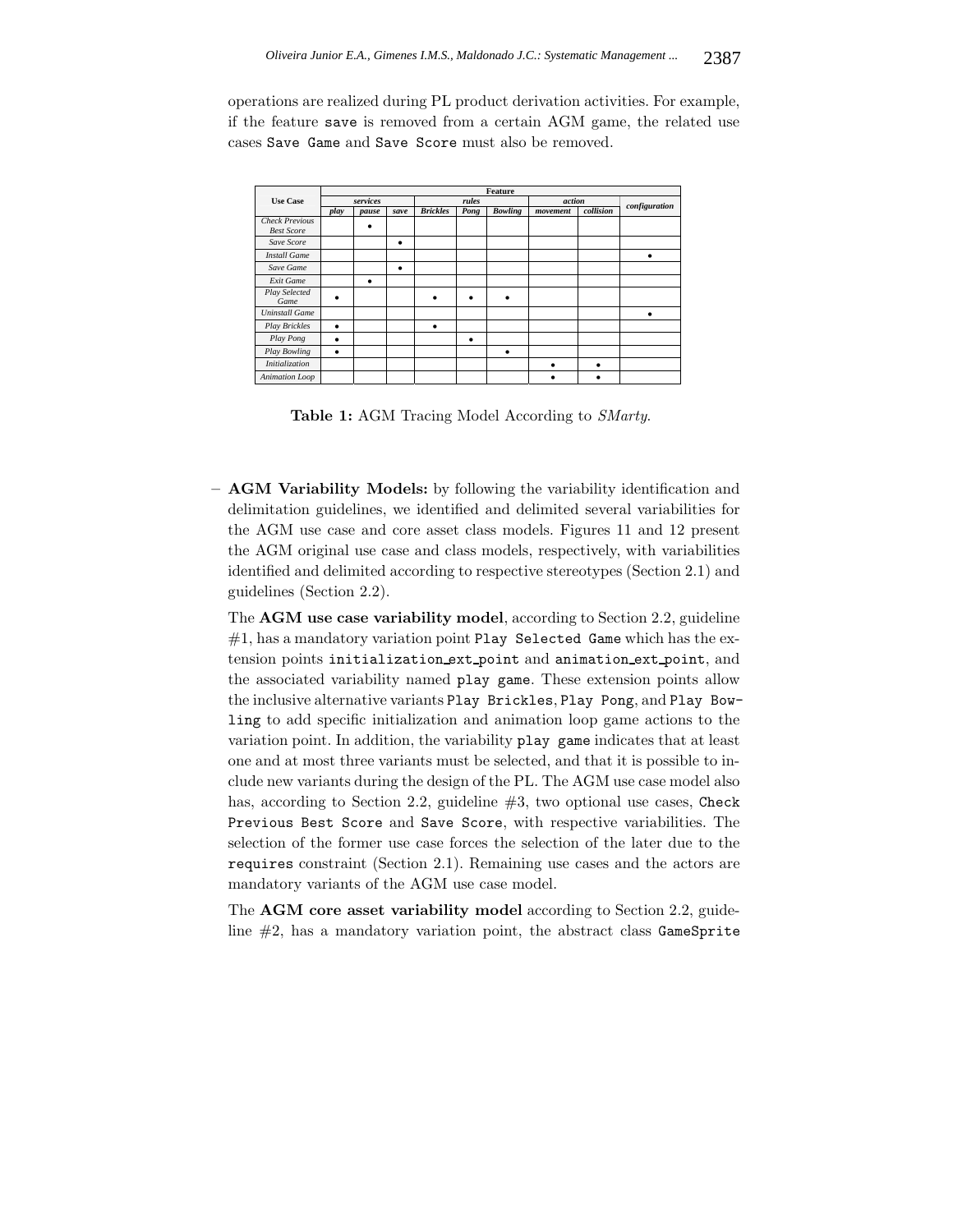

**Figure 11:** AGM Use Case Variability Model According to *SMarty*.



**Figure 12:** AGM Class Variability Model According to *SMarty*.

which has the alternative inclusive variants MovableSprite and Stationary-Sprite, and the associated variability game sprite. This variability indicates that at least one and at most two variants must be selected, and that it is possible to include new variants at design time. The former variant is also a variation point which has the alternative variants Puck, and Paddle, and the associated variability named movable sprite, indicating that at least one and at most two variants must be selected, and it is possible to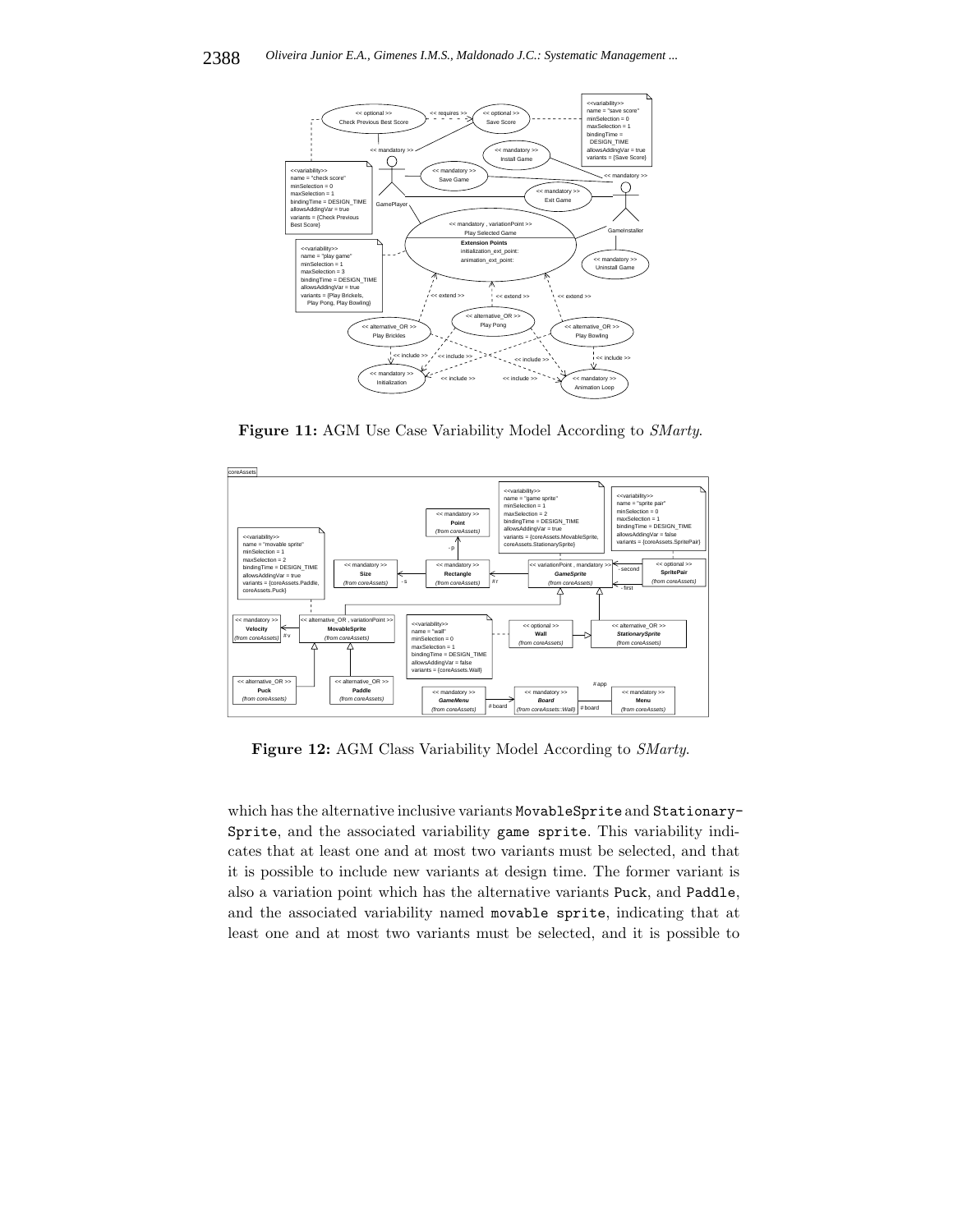include new variants at design time. The AGM core asset class model according to Section 2.2, guideline  $#4$ , also has two optional variants, Wall and SpritePair, with respective variabilities. The other classes are mandatory variants of the AGM core asset class model.

All classes from the AGM class variability model form, according to Section 2.2, guideline  $#5$ , the variable component Game.

**– AGM Mechanisms for Variability Implementation:** the definition of the variability implementation model can be done based on variability implementation mechanisms and strategies proposed by [Svahnberg et al. 05]. Thus, Table 2 presents the variability mechanisms defined for the AGM PL. For instance, the variability wall occurs in the class Wall and it is bound at design time via Variant Class Specialization, implemented using Strategy and Template patterns.

| <b>Variability</b> | Level                    | <b>Binding</b> | Implementation       | Implementation           |  |
|--------------------|--------------------------|----------------|----------------------|--------------------------|--|
|                    |                          |                |                      |                          |  |
| Name               | <b>Class / Component</b> | Time           | <b>Mechanism</b>     | <b>Strategy</b>          |  |
| movable            | MovableSprite            | Design         | <b>Variant Class</b> | Strategy and             |  |
| sprite             |                          | Time           | Specialization       | <b>Template Patterns</b> |  |
| wall               | Wall                     | Design         | Variant Class        | Strategy and             |  |
|                    |                          | Time           | Specialization       | <b>Template Patterns</b> |  |
| game sprite        | GameSprite               | Design         | Variant Class        | Strategy and             |  |
|                    |                          | Time           | Specialization       | <b>Template Patterns</b> |  |
|                    | SpritePair               | Design         | Variant Class        | Strategy and             |  |
| sprite pair        |                          | Time           | Specialization       | <b>Template Patterns</b> |  |

**Table 2:** AGM Variability Implementation Model.

We are currently developing an automated environment for PL architecture evaluation which will comprise a module to allow the tracing and control of variabilities of a certain PL. In addition, such a tool will provide a feature for configuration analysis of specific products derived from a PL. Thus, the *SMartyProcess*' activities **Variability Tracing and Control** and **Configuration Analysis of Specific Products** are not showed in this paper.

#### **5 Initial Evaluation of** *SMarty*

This section presents insights and outcomes of an initial evaluation of the *SMarty* approach.

The key issue of a PL is the way it articulates and manages its variable aspects. A variability management approach must coexist with any PL core asset development and product development in order to support the clear specification, tracing, and control of variabilities. Our initial studies, [Oliveira Junior et al. 05] and [Oliveira Junior et al. 08], as well as Section 3 provide evidences that *SMarty*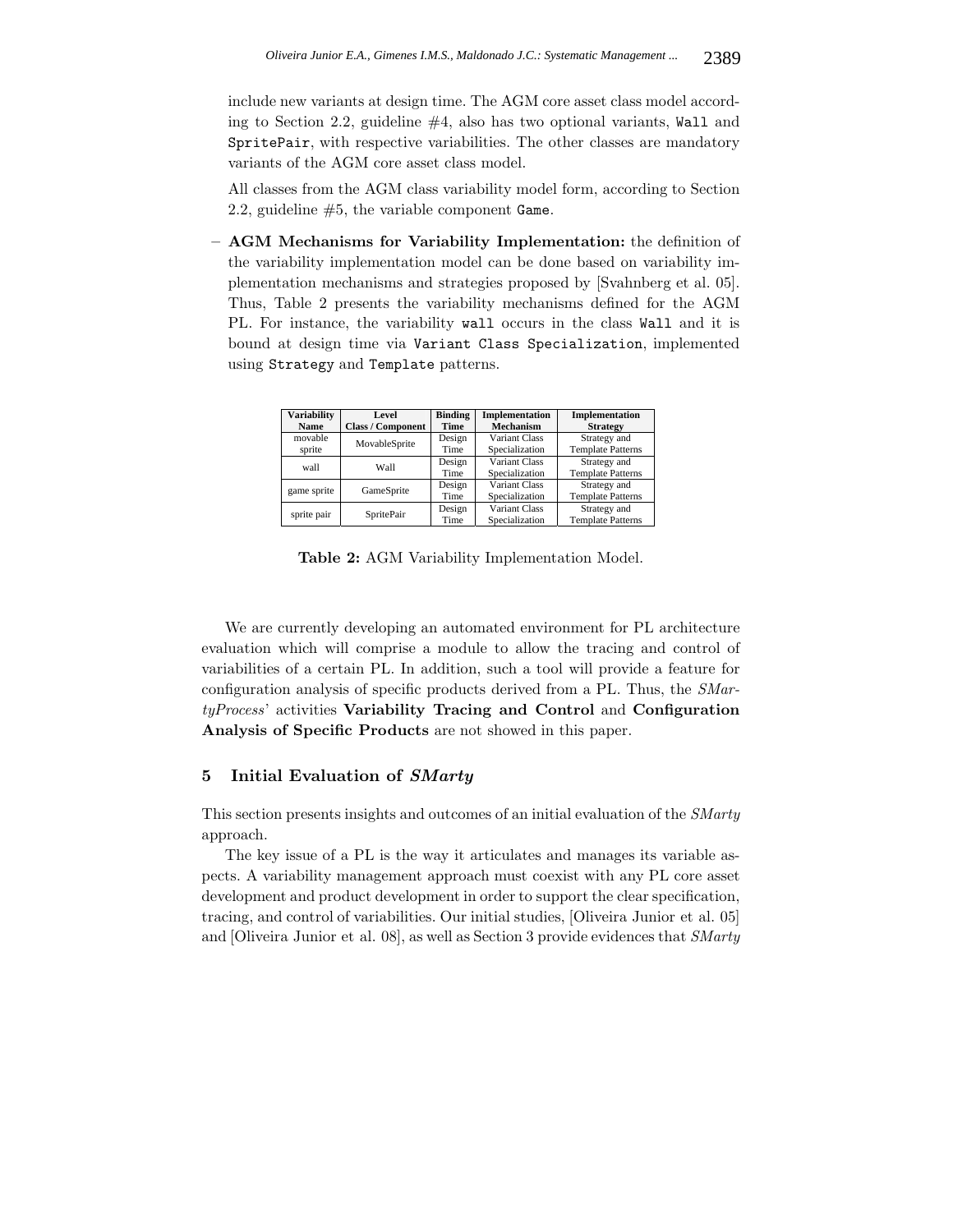enables better representation and, therefore, better control of variabilities, compared to existing PL approaches. Moreover, it makes explicit the most important decisions, such as the number of variants associated with a variation point and the type of choices allowed, the binding time, and the implementation mechanisms.

An initial evaluation of *SMarty* was carried out based on an empirical study in the form of a quantitative case study [Oliveira Junior et al. 05] which enabled the demonstration of the need of a complete UML-based variability management approach. The case study controlled the following variables: (i) the number of artifacts in each activity of the PL process; (ii) the number of variabilities in each artifact, determined by the sum of variable elements in each artifact; and, (iii) the variability types associated with each variation point. The *SMartyProfile* representation allowed a more precise estimation of the number of products that can be derived from a PL, thus offering a better support for PL configuration analysis. However, investigations have to proceed in order to increase the volume of data available for formal experiments. Ongoing work aims at building an experimental basis for UML-based PLs that allows the inference of quality attributes of both the PL itself and potential products.

*SMarty* introduces the idea of using UML comments to make explicit variability meta-attribute values such as multiplicity and binding time. One of the advantages of using comments is that they belong to the UML standard metamodel and, thus, can be read from any commercial tool that supports UML modeling.

#### **6 Related Work**

The *SMarty* approach takes into account previous work on PL approaches mainly related to the following issues: management activities, artifact notation, variability attributes, metadata modeling, and experimental software engineering. The management activities defined for *SMartyProcess* are aligned with the essential PL engineering activities [Linden et al. 07]. Variability management is considered a subprocess of the PL management activity, thus it has a close interaction with domain and application engineering activities.

The activities defined in our approach were initially based on [Linden et al. 07] and [Pohl et al. 05] suggestions of variability management activities. However, their work only lists the activities within the context of a well-defined process with roles, inputs, and outputs. Our *SMartyProcess* activities and their associated roles and artifacts are fully specified.

*SMarty* uses the *SMartyProfile* as its basis to represent the PL artifacts in terms of variability concepts and its attributes. It takes into consideration similar approaches such as  $[Bragança, Machado 06]$ ,  $[Gomaa 05]$ ,  $[Korherr, List 07]$ , and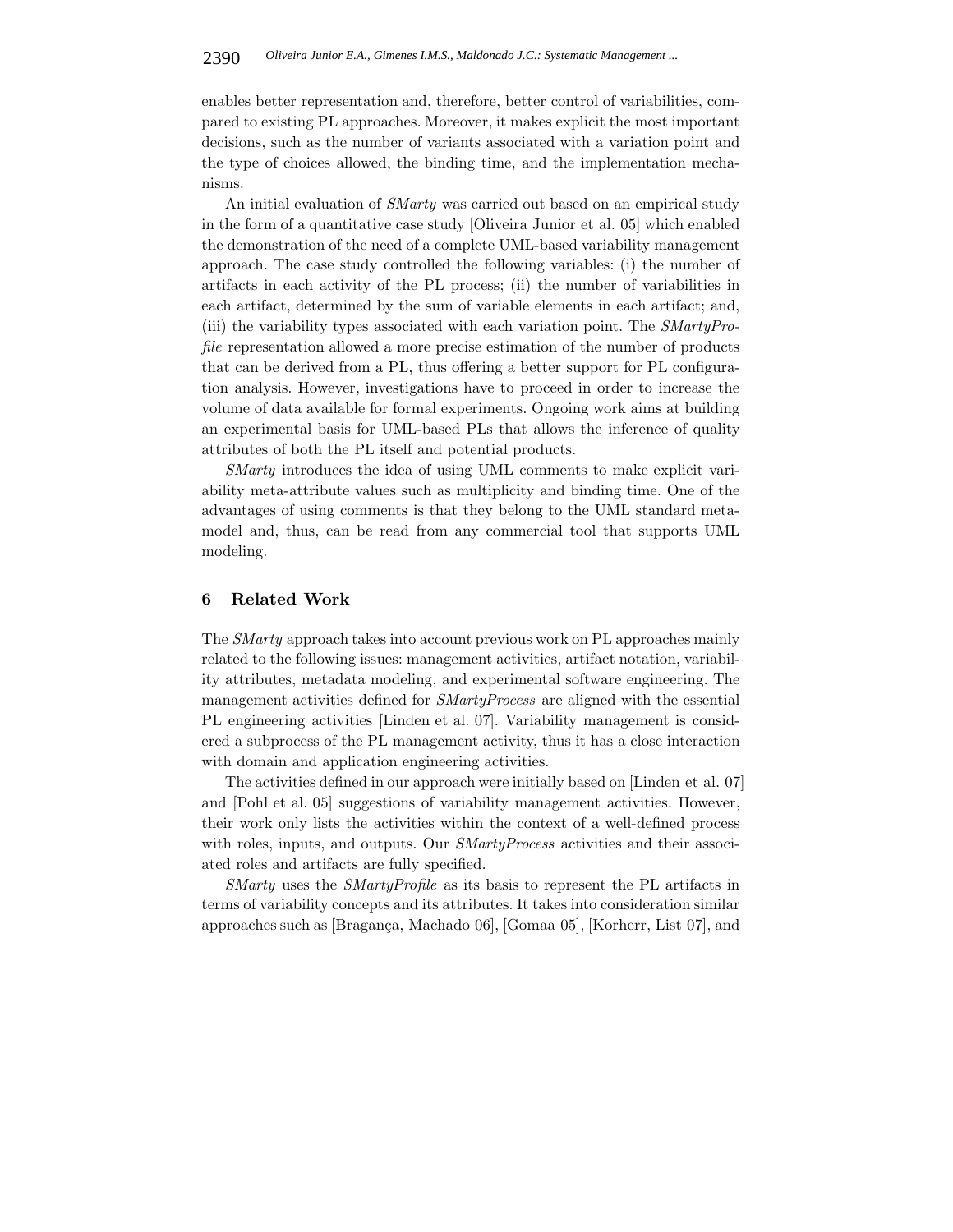[Ziadi et al. 03]. [Chen et al. 09] presents a systematic review with respect to chronological variability background which includes most of related work of this paper.

[Bragança, Machado 06] offer an extension of the UML metamodel for the extend relationship in use case models and its formalization using activity diagrams. The extension occurs at the description level of the use case steps and is concerned with the type of sequence of steps. To represent this type sequence, the authors propose a set of new metaclasses and stereotypes, such as: Location, Rejoin, ExtensionFragment, and InclusionPoint,  $\ll$ before $\gg$ ,  $\ll$ after $\gg$ ,  $\ll$ rejoin point $\gg$ , and  $\ll$ inclusion point $\gg$ . Although *SMarty* also takes into account use case extend relationships to represent variability, it does not do it at the use case steps description level as all the information needed is represented graphically using stereotypes and UML comments. The advantage of *SMarty* is that it does not require variability information at description level of use case steps.

[Ziadi et al. 03] propose a UML profile for representing variability in class diagrams. The stereotypes defined for class diagrams are:  $\ll$  optional $\gg$  to specify optionality,  $\ll$ variation $\gg$  to specify variation points as abstract classes, and  $\ll$ variant $\gg$  for subclasses. *SMartyProfile* also defines the  $\ll$ optional $\gg$  stereotype. In our approach, however, we consider the use of the  $\ll$ variationPoint $\gg$ stereotype not only for abstract classes, but also for interfaces as they both represent the concept of polymorphism. In addition, because there are many kinds of relationships between variants and variation points, our approach defines several different stereotypes to represent variants in class diagrams. As a result, the user has a set of choices to solve its variability modeling issues. [Ziadi et al. 03] proposed stereotypes, however, do not have tagged values which makes it difficult to understand the relationships/constraints between variability, variation point, and variant.

[Korherr, List 07] propose a UML profile for representing variability in class models and a mapping between its stereotypes and activity diagrams. The following stereotypes are part of this profile:  $\ll$ variation point $\gg$  for superclasses,  $\ll$ variant $\gg$  for subclasses,  $\ll$ mandatory $\gg$  for compulsory variants,  $\ll$ optional $\gg$ , and  $\ll$  alternative choice $\gg$ . Although this profile resembles our profile, the *SMartyProfile* allows to explicitly represent inclusive and exclusive alternative variants by means of different stereotypes, making variability modeling more precise and intuitive. Furthermore, *SMartyProfile* is also concerned with representing variability in use case and component models.

[Clauß 01] presents an approach for modeling variability using UML. Although *SMartyProfile* is partially based on this work, Clauss' approach defines two different stereotypes for alternative variants - inclusive and exclusive alternative variants - and uses UML comments to distinguish between them. *SMar-*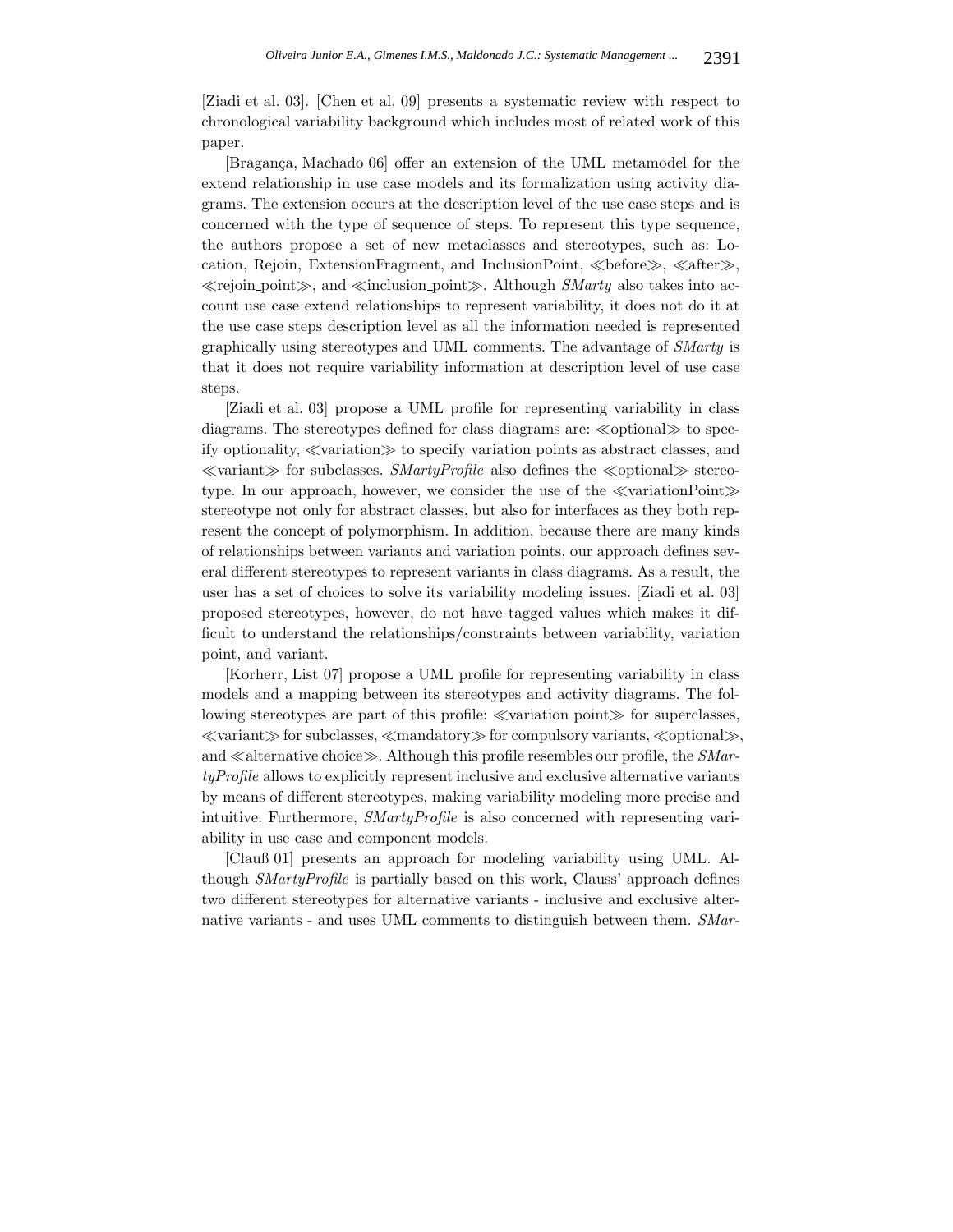*tyProfile* takes advantage of the comments to represent variability and its attributes, such as binding time and multiplicity. Furthermore, *SMartyProfile* is not defined only at the class level, but also at the use case and component levels.

#### **7 Conclusion and Future Work**

The *SMarty* approach presented in this paper: (i) defines a UML profile with stereotypes, tagged values, and relationships/constraints among its elements to better represent variability issues in PL models, making explicit variability attributes, such as multiplicity and binding time; (ii) defines a process composed of activities, artifacts, and roles necessary to control variability in UML-based PLs, supported by guidelines for identifying variabilities in PL models; (iii) makes explicit important design decisions, such as the alternatives for variation points, binding times and implementation mechanisms; and (iv) allows a clear relationship between features and PL architecture through the use of variability tracing models.

*SMarty* brings out advantages to the PL engineer, such as: (i) graphical identification of variabilities in PL models; (ii) better management of variabilities as they are identified, represented, and organized in a systematic way allowing more effective PL documentation; (iii) facilitate the generation of PL products by automated tools that provide support for UML metamodels; and (iv) decrease the time to market by dealing with less complex variabilities as consequence of a systematic approach. However, we understand that the major difficult in applying *SMarty* is to establish an automated environment to support the *SMarty* activities and their generated data.

We are currently investigating how to extend our *SMartyProfile* to represent variability in sequence and activity diagrams, as well as proposing guidelines to give directions to the user. We are also working on improving our variability representation in component models and extracting metrics to measure, via formal experiments, the effectiveness of this representation. We have already proposed metrics to evaluate PL architectures [Oliveira Junior et al. 08] by means of measuring use case, class, and component models according to *SMartyProfile*. These support the definition of a systematic evaluation method for PL architectures. In addition, we are working on an automated PL architecture evaluation environment which will support the application of *SMarty* and its *SMartyProfile* and *SMartyProcess*, as well as the collection of metrics and the execution of experiments.

Further work includes the design and implementation of a support tool to make automated product configuration analysis possible, thus providing organizations with mechanisms to evaluate the adoption and evolution of PLs. Furthermore, we plan to conduct experiments to validate empirically the *SMartyProfile* by applying it to several different PL.